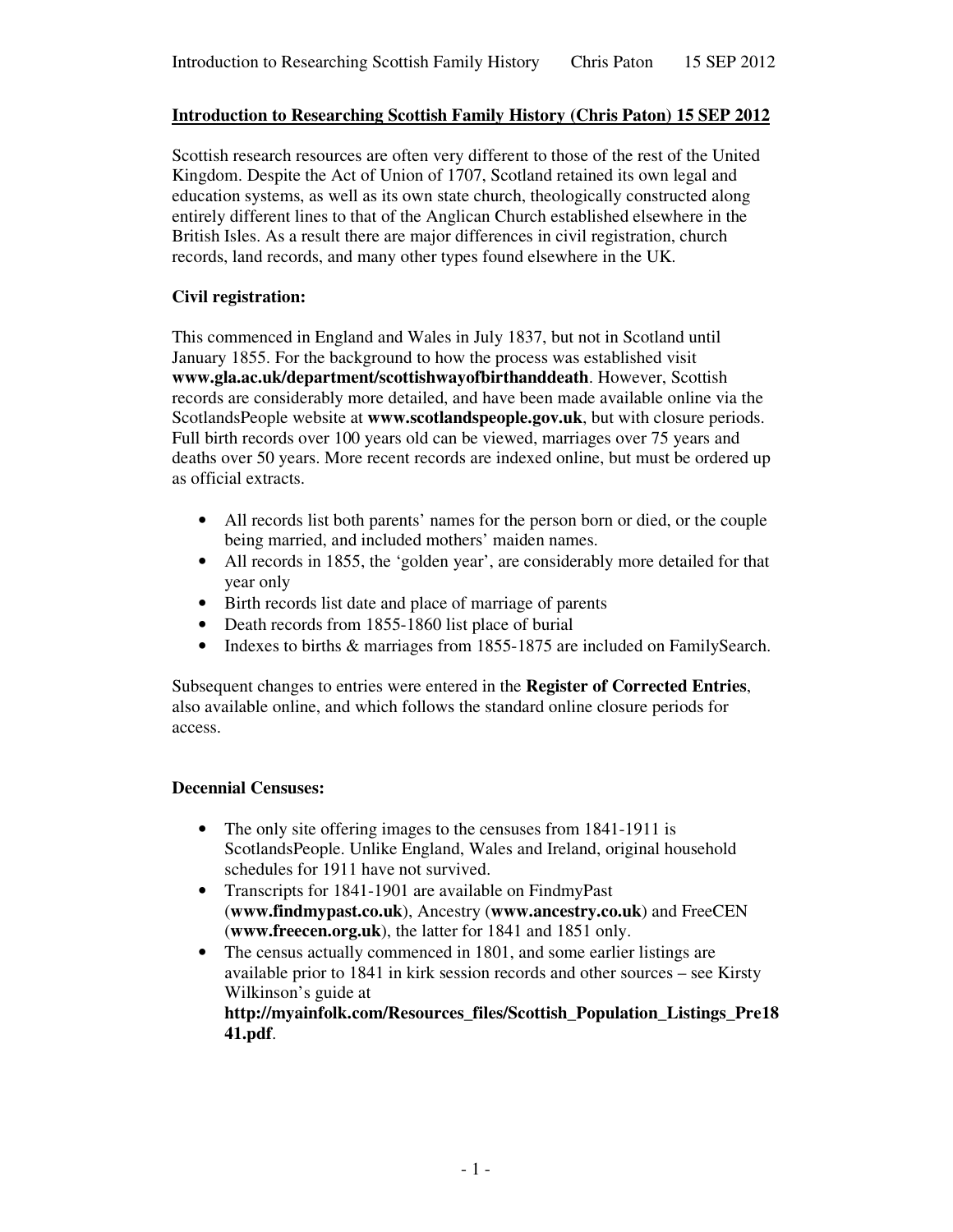# **Parish records pre-1855:**

The Church of Scotland (the 'Kirk') was reformed in 1560. Some of its parish records go back to 1513, but most start in the  $17<sup>th</sup>$  century.

- Church of Scotland old parish records (OPRs) are indexed on FamilySearch up to 1854 (though there are a few missing entries), and images are available on ScotlandsPeople.
- OPRs are poorer than English equivalents, less standardised (no 1812 Rose's Act, for example), and detail within varies dramatically from parish to parish.
- Burial records particularly poor for most places no formal requirement to keep them.

Roman Catholic parish records (CPRs) are digitised and on ScotlandsPeople:

- Births and baptisms 1703-1992
- Banns & marriages 1736-1934
- Death & burials 1742-1909
- Other events 1742-1909

The records include material from the **Bishopric of the Forces Collection** sourced from Aldershot, England. These contain services records for all of the armed forces, not just for Scotland, and from bases all around the world.

# **Wills and Testaments:**

The Scottish probate process is called **confirmation**, and unlike England, Wales and Ireland has always been a civil process from the early  $16<sup>th</sup>$  century. The confirmation process was handled by commissary courts until the 1820s, and local sheriff courts since then. All confirmed documents up to 1901 are available on ScotlandsPeople.

- If a person died testate (with a will), the confirmation document is called a **testament testamentar** (the equivalent of an English 'grant of probate').
- If a person died intestate (without a will), the confirmation document is called a **testament dative** (the equivalent of an English 'letter of administration').
- Unlike, England and Wales, land could not be bequeathed in a will until 1868.

# **Coats of Arms:**

There is absolutely no such thing as a 'family coat of arms'. A coat of arms (technically known as an 'achievement') belongs to one individual or corporation only. If you use someone else's coat of arms, you are breaking the law in Scotland, and they take it seriously – you can be prosecuted in the Court of the Lord Lyon (**www.lyon-court.com**), essentially for theft, with arms treated as heritable property.

The **Public Register of all Arms and Bearings** has been digitised from 1672-1908 and made available online at ScotlandsPeople – though payment is separate to the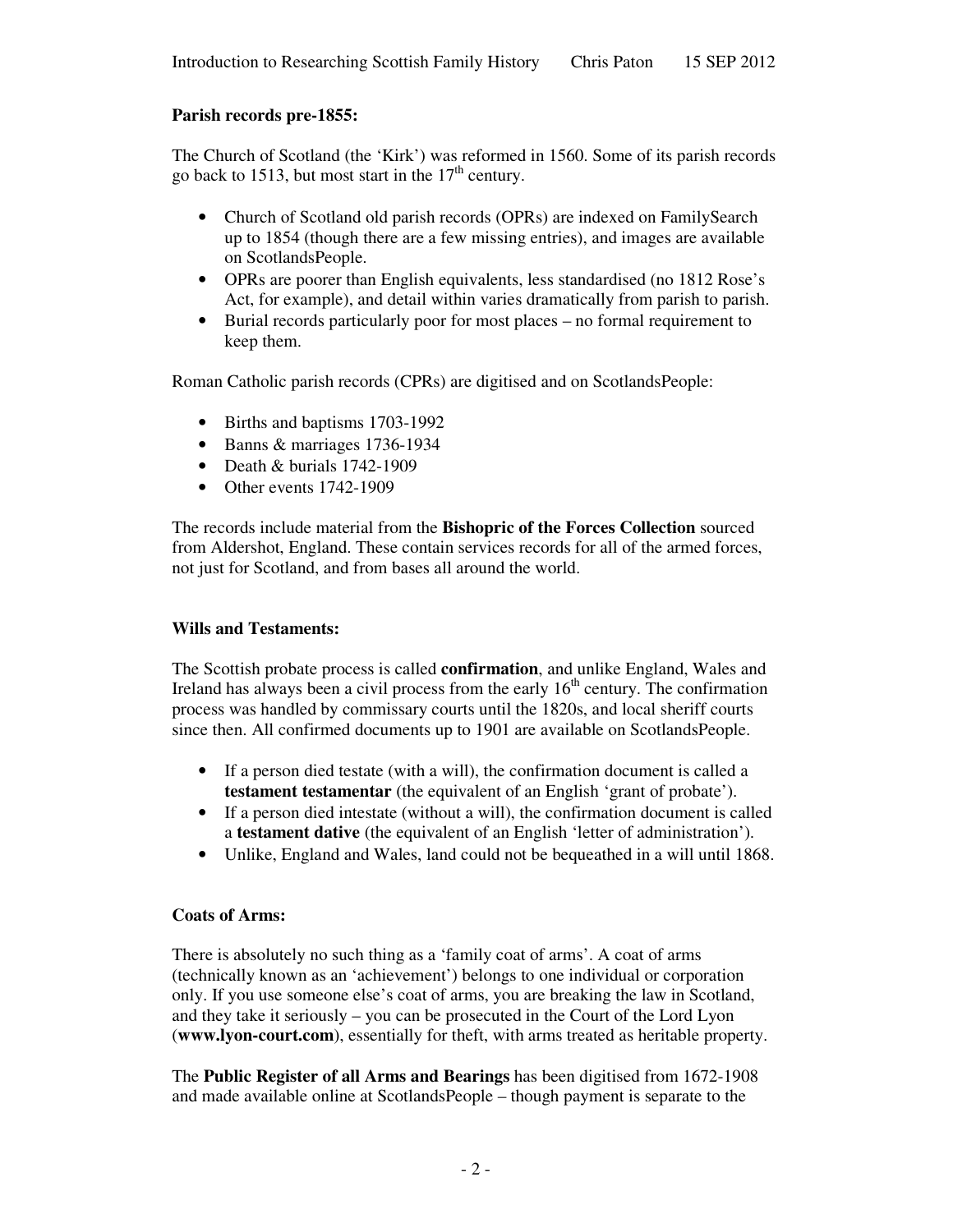main records, with each record costing £10 to download. Records prior to 1805 have little genealogical information.

### **Where people lived:**

Some key resources online to provide contemporary context to an environment:

- The Statistical Accounts of Scotland **http://stat-accscot.edina.ac.uk/sas/sas.asp?action=public&passback=**
- Samuel Lewis Topographical Dictionary of Scotland from 1846 **www.britishhistory.ac.uk**
- Frances Groome's Ordnance Gazetteer (1892-1896) **www.electricscotland.com**
- Over 44,000 Scottish maps are freely available for consultation on the National Library of Scotland website at **http://maps.nls.uk**.
- The Royal Commission for the Ancient and Historical Monuments of Scotland website at **www.rcahms.gov.uk** has a useful database resource on properties called Canmore, as well as an impressive aerial photographic collection.
- ScotlandsPlaces website at **www.scotlandsplaces.gov.uk** contains many other additional records, such as farm horse and clock tax records, medical officer of health reports and more. Some records now require a subscription.

### **Newspapers:**

- The pay per view British Library  $19<sup>th</sup>$  century newspaper collection at **http://newspapers11.bl.uk/blcs/** is a pay per view resource which contains the *Caledonian Mercury*, *Glasgow Herald* and *Aberdeen Journal*. A more complete version of the database is available by academic subscription and includes *Dundee Courier* also.
- The above database is now incorporated also into the new British Newspaper Archive at **www.britishnewspaperarchive.co.uk**, and contains may more Scottish titles. A ten year digitisation project.
- The *Scotsman* Archive is online at **http://archive.scotsman.com** from 1817- 1950.
- The *Glasgow Herald* is freely available online at *Google's* News archive at **http://news.google.co.uk/newspapers** from 1806-1990, and also the *Evening Times* from Glasgow for 1914-1990 (with gaps). A few other minor Scottish titles with limited coverage are also available.
- The *Edinburgh Gazette*, the official paper of state, is online at **www.edinburgh-gazette.co.uk** (alongside the London and Belfast editions)
- A useful page on the National Library of Scotland website lists all known online indexes to newspapers collated across the country – see **www.nls.uk/collections/newspapers/indexes/index.cfm**.